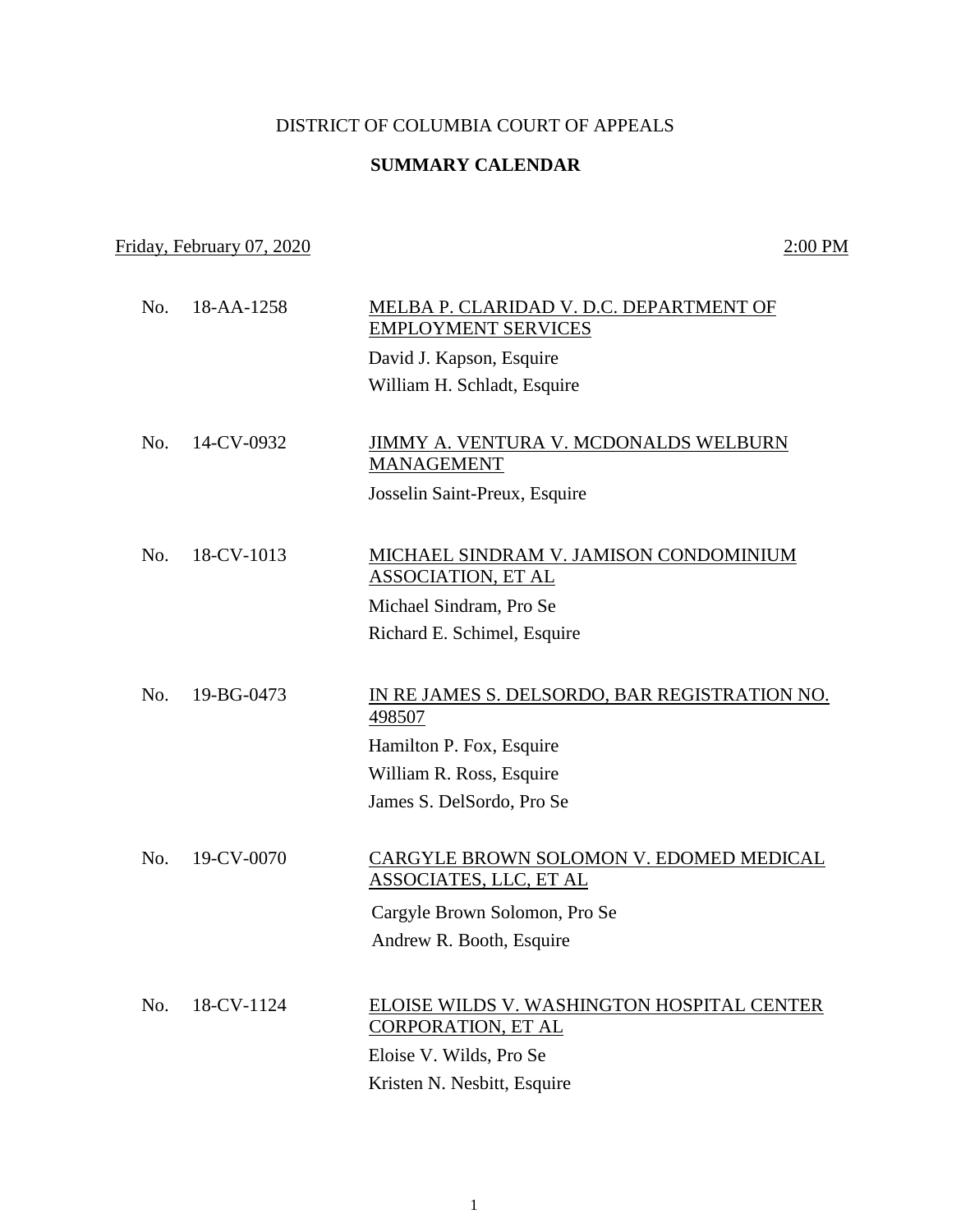## Thursday, February 13, 2020 2:00 PM

| No. 18-CV-1287 | LAMONT D. CROSBY V. KAREN K. BROWN    |
|----------------|---------------------------------------|
|                | Daniel S. Kozma, Esquire              |
|                | Andre M. Forte, Esquire               |
|                |                                       |
| No. 18-CO-1280 | JOCELYN THERESA HART V. UNITED STATES |
|                | Anne Keith Walton, Esquire            |

 No. 19-CO-0083 WAYNE MCMILLAN V. UNITED STATES Wayne McMillan, Pro Se Ann M. Carroll, Esquire

Steven B. Snyder, Esquire

- No. 18-CF-0156 ANTWON D. GREEN V. UNITED STATES Sean R. Day, Esquire Bryan H. Han, Esquire
- No. 18-CM-1327 CHANTEL STREATER V. UNITED STATES Patricia Cresta-Savage, Esquire Edward G. Burley, Esquire
- No. 18-CF-0817 CARLTON HENDERSON, III V. UNITED STATES Jennifer Williams, Esquire Bryan H. Han, Esquire

Friday, February 14, 2020 2:00 PM

| No. 19-AA-0056 | JACOUELINE R. TATE V. D.C. DEPARTMENT OF<br><b>EMPLOYMENT SERVICES</b> |
|----------------|------------------------------------------------------------------------|
|                | David J. Kapson, Esquire                                               |
|                | Meredith Pendergrass, Esquire                                          |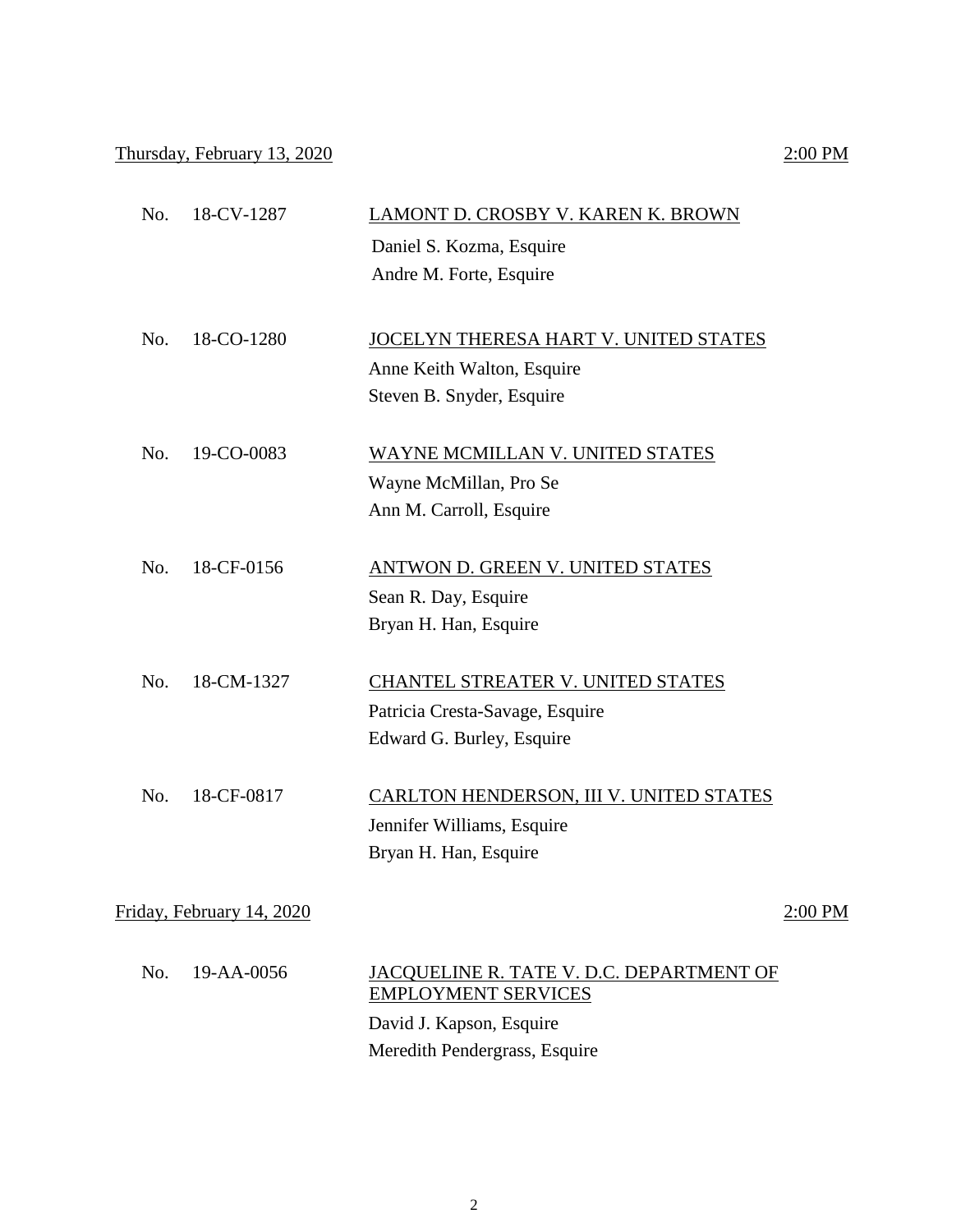| No. | 18-CM-1165                 | LLOYD O. WILLIAMS V. UNITED STATES                                 |
|-----|----------------------------|--------------------------------------------------------------------|
|     |                            | Thomas D. Engle, Esquire                                           |
|     |                            | Katherine M. Kelly, Esquire                                        |
| No. | 17-CF-0633                 | RONDELL A. WALDRON V. UNITED STATES                                |
| No. | 19-CO-0102                 | RONDELL A. WALDRON V. UNITED STATES                                |
|     |                            | Richard A. Finci, Esquire                                          |
|     |                            | Ann M. Carroll, Esquire                                            |
| No. | 19-CM-0224                 | CLAUDETTE D. MITCHELL V. UNITED STATES                             |
| No. | 19-CM-0225                 | CLAUDETTE D. MITCHELL V. UNITED STATES                             |
|     |                            | Jeffrey L. Light, Esquire                                          |
|     |                            | Elizabeth H. Danello, Esquire                                      |
| No. | 19-CF-0127                 | CALVON REGINALD BROWN V. UNITED STATES                             |
|     |                            | Regina V. Wagner, Esquire                                          |
|     |                            | Katherine M. Kelly, Esquire                                        |
| No. | 18-CM-1171                 | <b>SHAUN ASHAW ROGERS V. UNITED STATES</b>                         |
|     |                            | Stephanie Johnson, Esquire                                         |
|     |                            | Daniel J. Lenerz, Esquire                                          |
|     | Tuesday, February 18, 2020 | 2:00 PM                                                            |
| No. | 18-CM-0804                 | <b>GERMANIA J. MEJIA V. UNITED STATES</b>                          |
|     |                            | Ivy Finkenstadt, Esquire                                           |
|     |                            | Kristina L. Ament, Esquire                                         |
| No. | 18-AA-1323                 | ALISON SCHAFER, ET AL V. D.C. BOARD OF ZONING<br><b>ADJUSTMENT</b> |
|     |                            | Alison Schafer, Pro Se                                             |
|     |                            | Gernot Brodnig, Pro Se                                             |
|     |                            | Meridith H. Moldenhauer, Esquire                                   |
|     |                            |                                                                    |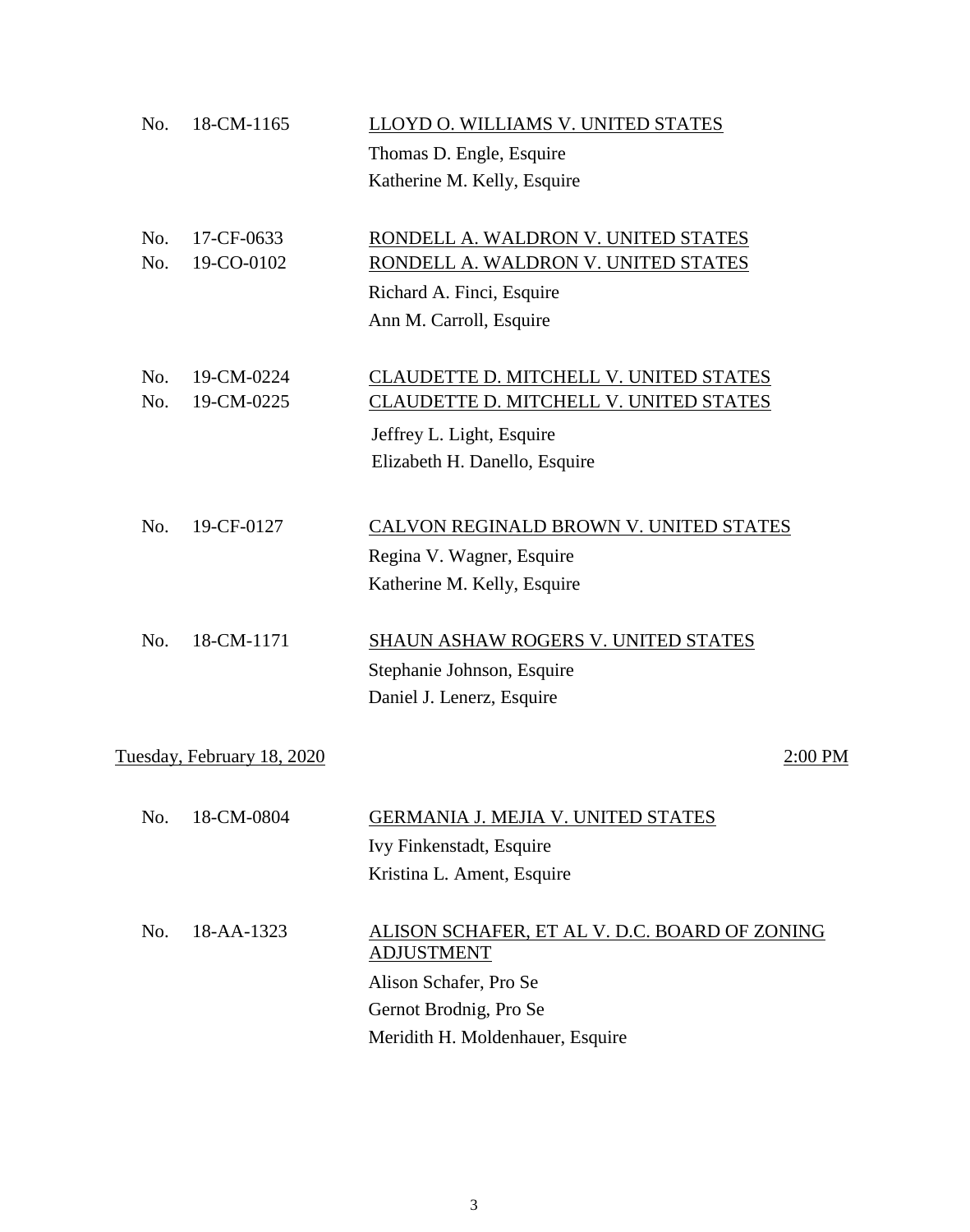| No. | 18-FM-0771                | JAMAL YUSSUF V. ULKU CAN                                     |
|-----|---------------------------|--------------------------------------------------------------|
|     |                           | Jamal Yussuf, Pro Se                                         |
|     |                           | Ulku Can, Pro Se                                             |
| No. | 19-FM-0351                | KEVIN DOLAN V. MARSHA L. BAKER                               |
|     |                           | Kevin P. Dolan, Pro Se                                       |
|     |                           | Marsha L. Baker, Pro Se                                      |
| No. | 18-CV-0822                | <u>TONI WASHINGTON V. MARBURY PLAZA</u><br><b>APARTMENTS</b> |
| No. | 18-CV-1305                | TONI WASHINGTON V. MARBURY PLAZA<br><b>APARTMENTS</b>        |
| No. | 19-CV-0041                | TONI WASHINGTON V. MARBURY PLAZA<br><u>APARTMENTS</u>        |
| No. | 19-CV-0729                | TONI WASHINGTON V. MARBURY PLAZA<br><u>APARTMENTS</u>        |
| No. | 19-CV-0881                | <u>TONI WASHINGTON V. MARBURY PLAZA</u><br><b>APARTMENTS</b> |
|     |                           | Toni Washington, Pro Se                                      |
|     |                           | Mark R. Raddatz, Esquire                                     |
| No. | 18-FM-0631                |                                                              |
|     |                           | SHEFALI ACHARYA V. ANIL ALGOO<br>Shefali Acharya, Pro Se     |
|     |                           | Anil Algoo, Pro Se                                           |
|     |                           |                                                              |
|     | Friday, February 21, 2020 | 2:00 PM                                                      |
| No. | 19-AA-0072                | TIMOTHY OLABIYI V. ARMY DISTAFF FOUNDATION                   |
|     |                           | Timothy Olabiyi, Pro Se                                      |
|     |                           |                                                              |
| No. | 19-CM-0011                | EUGENE GRIMES V. UNITED STATES                               |
|     |                           | Donald L. Dworsky, Esquire                                   |
|     |                           | Kathleen W. Gibbons, Esquire                                 |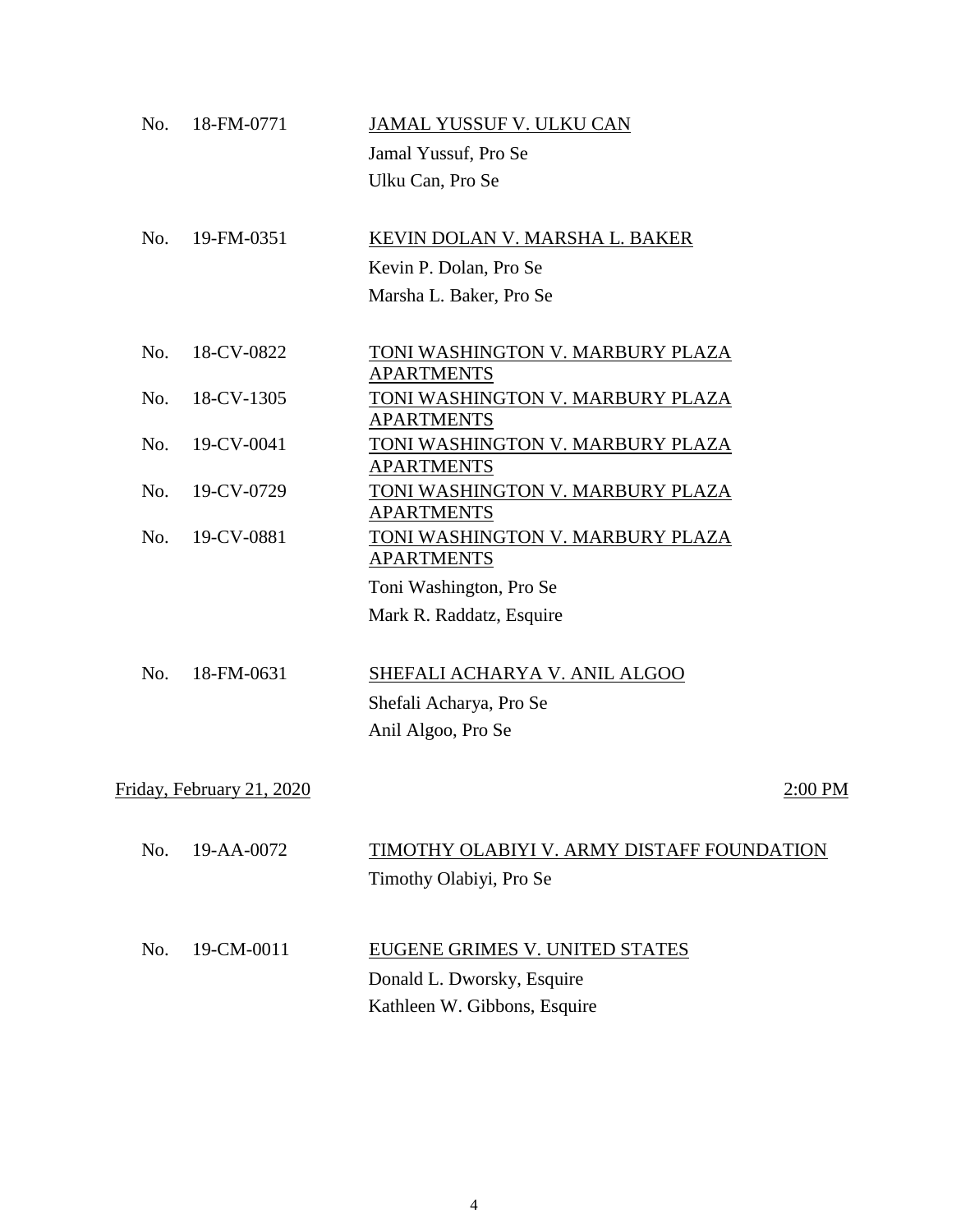| No. | 19-CM-0280                 | MICHAEL CHANDLER FREELAND V. UNITED STATES     |
|-----|----------------------------|------------------------------------------------|
|     |                            | Regina V. Wagner, Esquire                      |
|     |                            | Adam W. Braskich, Esquire                      |
|     |                            |                                                |
|     |                            |                                                |
| No. | 19-CM-0124                 | KEISHA ANN WILKINS V. UNITED STATES            |
|     |                            | David H. Reiter, Esquire                       |
|     |                            | Robert K. Platt, Esquire                       |
| No. | 18-CF-0884                 | JOSEPH D. QUEEN V. UNITED STATES               |
|     |                            | Patricia Cresta-Savage, Esquire                |
|     |                            | Sharon A. Sprague, Esquire                     |
|     |                            |                                                |
| No. | 18-CF-1116                 | MUBARAK M. MUHAMMAD V. UNITED STATES           |
|     |                            | Michael Bruckheim, Esquire                     |
|     |                            | Ann M. Carroll, Esquire                        |
|     |                            |                                                |
|     | Tuesday, February 25, 2020 | 2:00 PM                                        |
| No. | 18-CT-0184                 | ALEXIS W. LASSITER V. DISTRICT OF COLUMBIA     |
|     |                            | Sweta Patel, Esquire                           |
|     |                            | Janice Y. Sheppard, Esquire                    |
|     |                            |                                                |
| No. | 19-AA-0081                 | CAROL CARSON V. D.C. DEPARTMENT OF             |
|     |                            | <b>EMPLOYMENT SERVICES</b>                     |
|     |                            | Michael J. Kitzman, Esquire                    |
|     |                            | Todd Edward Saucedo, Esquire                   |
|     |                            |                                                |
| No. | 18-CV-0948                 | GAIL DOUGLASS, ET AL V. JUDITH A. OWENS, ET AL |
|     |                            | Glenn W.D. Golding, Esquire                    |
|     |                            | Walter E. Gillcrist, Esquire                   |